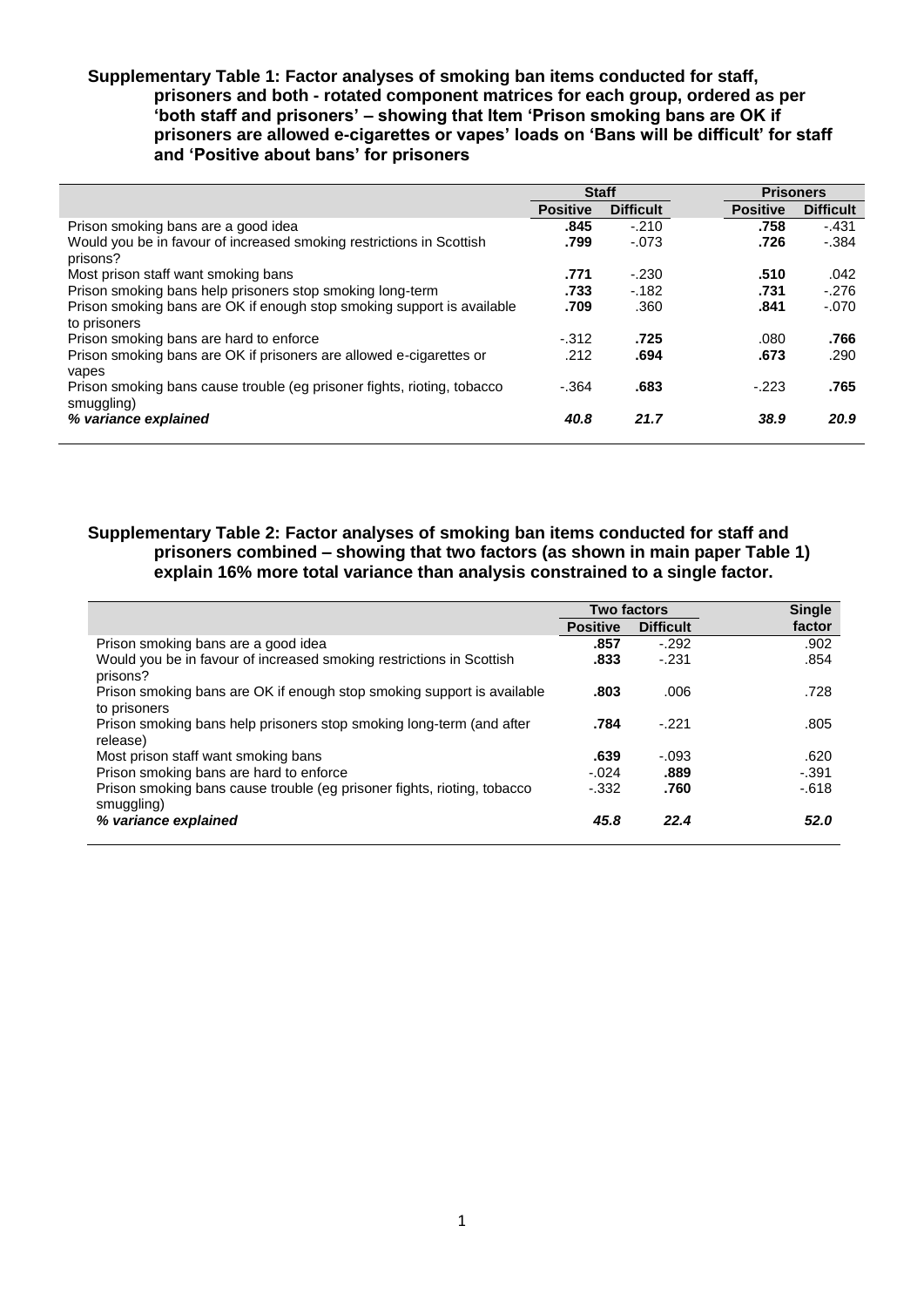### **Supplementary Table 3: Variance component in opinion factors due to prison (Wald z and sig) in models including (a) staff versus prisoners and (b) smoker versus nonsmoker**

|                                              | Variance component due to<br>prison |         |  |
|----------------------------------------------|-------------------------------------|---------|--|
|                                              | <b>Wald Z</b>                       | (sig)   |  |
| 'Bans are positive'                          |                                     |         |  |
| Including fixed effect for staff Vs prisoner | 1.923                               | (0.054) |  |
| Including fixed effect for smoker Vs non-    | 1.046                               | (0.296) |  |
| smoker                                       |                                     |         |  |
|                                              |                                     |         |  |
| 'Bans will be difficult'                     |                                     |         |  |
| Including fixed effect for staff Vs prisoner | 1.662                               | (0.097) |  |
| Including fixed effect for smoker Vs non-    | 1.562                               | (0.118) |  |
| smoker                                       |                                     |         |  |
|                                              |                                     |         |  |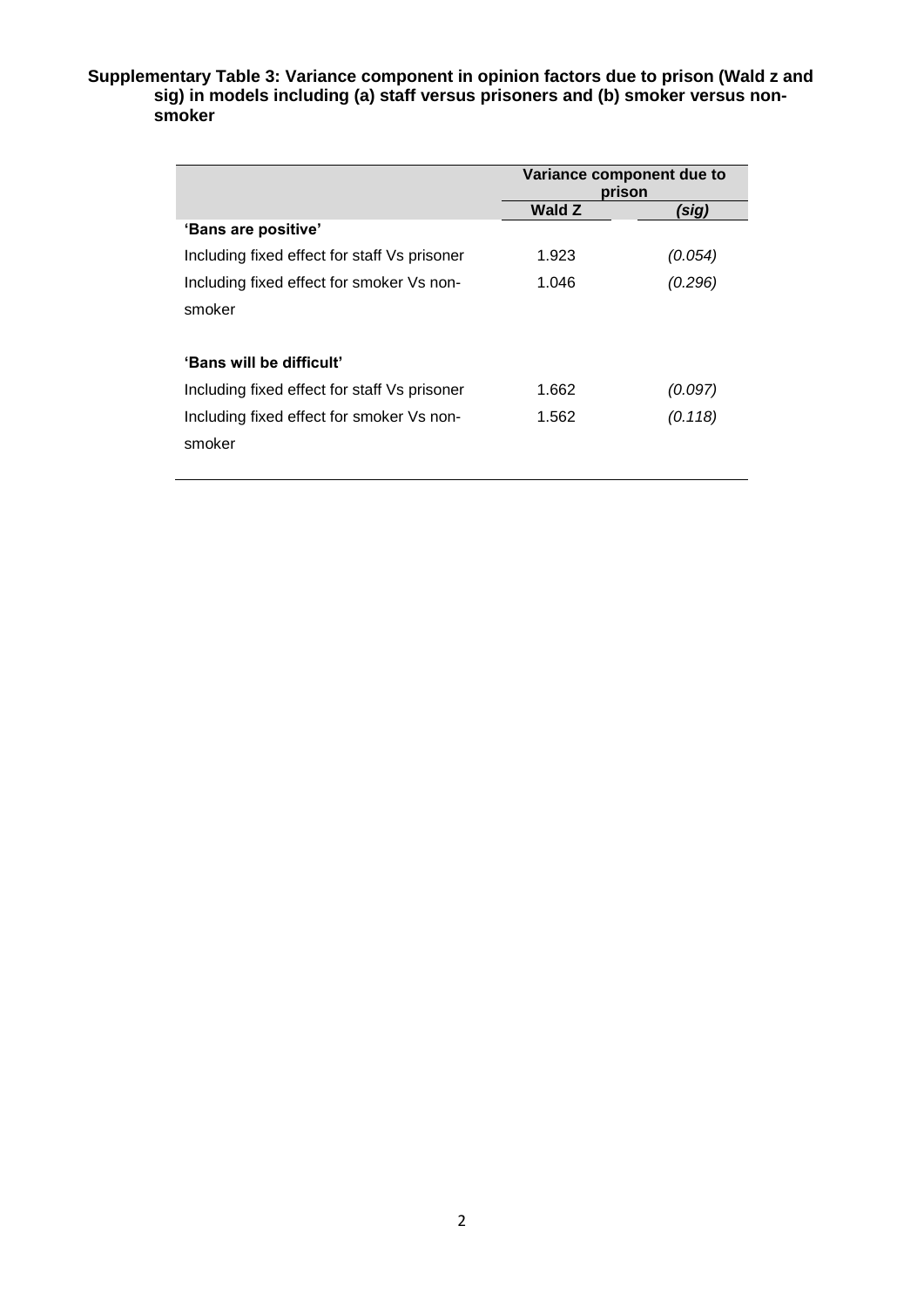### **Supplementary Table 4: Bans factors according to independent variables – multivariable associations for staff and for prisoners – ANALYSES OF DATA WEIGHTED TO CORRECT FOR BETWEEN-PRISON DIFFERENCES IN RESPONSE/RETURN RATES.**

|                                                 | <b>Staff</b> |          |               | <b>Prisoner</b>      |  |
|-------------------------------------------------|--------------|----------|---------------|----------------------|--|
|                                                 | F            | (Sig)    | F.            | (Sig)                |  |
| <b>AMONG ALL</b>                                |              |          |               |                      |  |
|                                                 |              |          |               |                      |  |
| <b>Positive about bans factor</b>               |              |          |               |                      |  |
| (N)                                             | (1108)       |          | (2011)        |                      |  |
| Age                                             |              |          | 1.3           | (0.256)              |  |
| <b>Current smoker</b>                           | 116.4        | (<0.001) | 441.2         | (<0.000)             |  |
| <b>General health</b>                           | 2.8          | (0.062)  | 0.0           | (0.984)              |  |
| <b>Diagnosed asthma</b>                         |              |          | 2.3           | (0.131)              |  |
| <b>Respiratory symptoms</b>                     | 8.6          | (<0.001) |               |                      |  |
| <b>Sensory symptoms</b>                         | 2.4          | (0.094)  | 26.1          | (<0.001)             |  |
| Prison SHS (Pm 2.5 outdoor adjusted)            | 2.8          | (0.059)  |               |                      |  |
| Staff - role                                    | 3.3          | (0.071)  | n/a           |                      |  |
| Prisoner - age left education                   | n/a          |          | 5.8           | (0.003)              |  |
| Prisoner - unconvicted/convicted/release status | n/a          |          | 4.8           | (0.003)              |  |
| (Adjusted $R^2$ )                               | (0.136)      |          | (0.246)       |                      |  |
|                                                 |              |          |               |                      |  |
| <b>Bans will be difficult factor</b>            | (1085)       |          |               |                      |  |
| (N)                                             | 1.0          | (0.409)  | (2077)<br>2.0 | (0.113)              |  |
| Age<br><b>Current smoker</b>                    | 3.2          | (0.074)  | 43.4          | (<0.001)             |  |
| <b>General health</b>                           | 3.0          | (0.049)  |               |                      |  |
| <b>Respiratory symptoms</b>                     | 1.0          | (0.383)  |               |                      |  |
| <b>Sensory symptoms</b>                         | 3.8          | (0.023)  |               |                      |  |
| <b>Anxiety or depression (EQ5D)</b>             |              |          | 2.9           | (0.053)              |  |
| Prison SHS (Pm 2.5 outdoor adjusted)            | 6.6          | (0.001)  |               |                      |  |
| Staff - years worked in prisons                 | 0.7          | (0.526)  | n/a           |                      |  |
| Prisoner - age left education                   | n/a          |          | 0.8           | (0.441)              |  |
| Prisoner - unconvicted/convicted/release status | n/a          |          | 1.4           | (0.231)              |  |
| (Adjusted $R^2$ )                               | (0.031)      |          | (0.034)       |                      |  |
|                                                 |              |          |               |                      |  |
| <b>AMONG SMOKERS ONLY</b>                       |              |          |               |                      |  |
| <b>Positive about bans factor</b>               |              |          |               |                      |  |
| (N)                                             |              |          | (1596)        |                      |  |
| <b>Cigarettes per day</b>                       |              |          | 6.6           | (0.001)              |  |
| <b>Craved cigarettes today</b>                  |              |          | 9.2           | (<0.001)             |  |
| Quit attempt in (in prison) in past year        |              |          |               | $130.6$ (< $0.001$ ) |  |
| (Adjusted $R^2$ )                               |              |          | (0.097)       |                      |  |
| <b>Bans will be difficult factor</b>            |              |          |               |                      |  |
| (N)                                             |              |          | (1614)        |                      |  |
| <b>Craved cigarettes today</b>                  |              |          | 8.0           | (<0.001)             |  |
| Quit attempt in (in prison) in past year        |              |          | 4.4           | (0.036)              |  |
| (Adjusted $R^2$ )                               |              |          | (0.010)       |                      |  |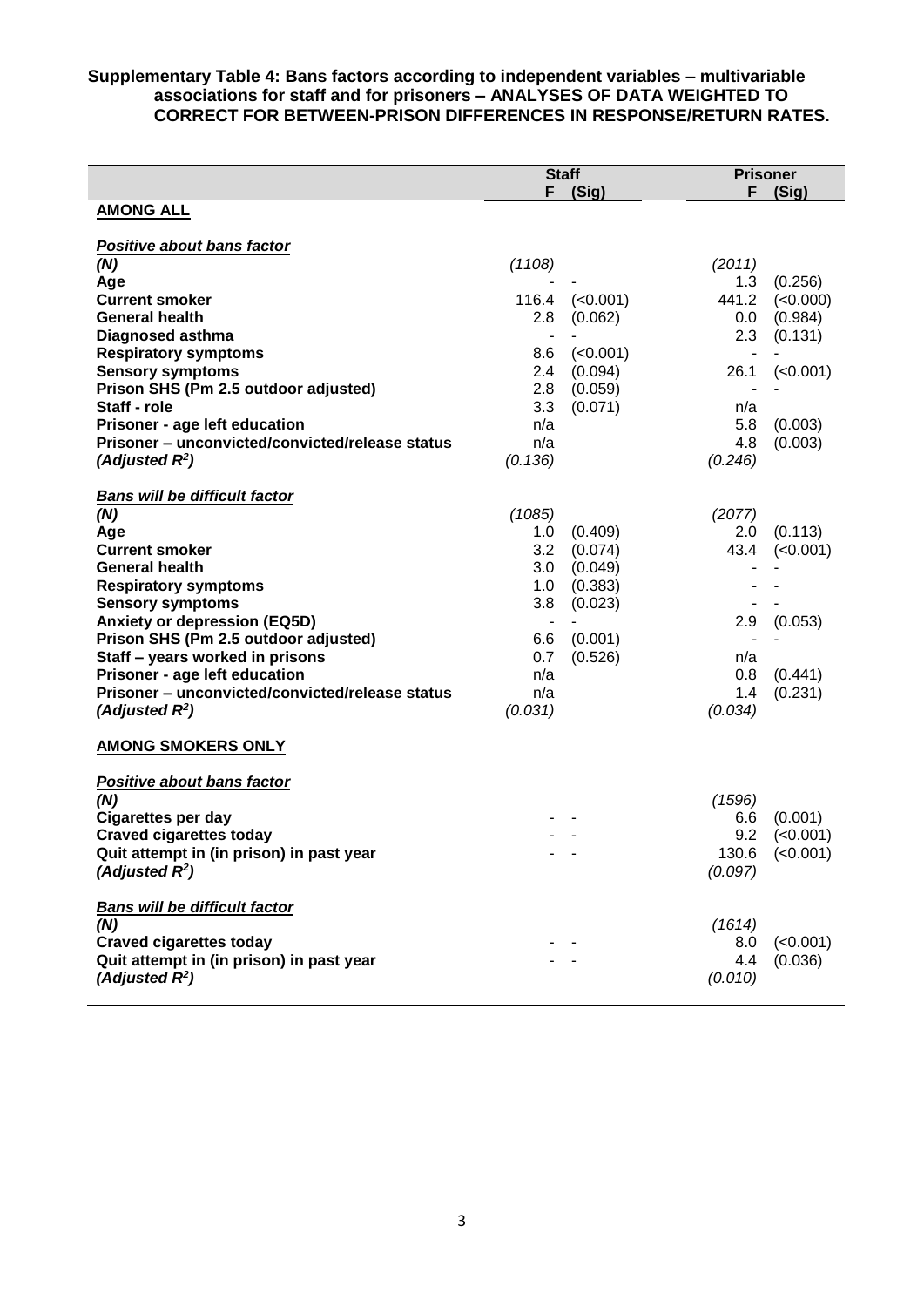### **Supplementary Table 5: Bans factors (mean and standard deviation) and independent variables (N and column percent) with significance of staff-prisoner difference if applicable.**

|                                                 |             | <b>Staff</b> |             | <b>Prisoners</b> |                 |
|-------------------------------------------------|-------------|--------------|-------------|------------------|-----------------|
|                                                 | <b>Mean</b> | (SD)         | <b>Mean</b> | (SD)             | (F sig)         |
| Positive about bans factor                      | 0.647       | (0.771)      | $-0.351$    | (0.932)          | (<0.001)        |
| Bans will be difficult factor                   | $-0.234$    | (1.070)      | 0.127       | (0.936)          | (<0.001)        |
|                                                 | N           | (%)          | N           | %                | (Chi-sq<br>sig) |
| <b>Sex</b>                                      |             |              |             |                  |                 |
| Male                                            | 901         | (72.3)       | 2321        | (93.1)           |                 |
| Female                                          | 345         | (27.7)       | 173         | (6.9)            | (<0.001)        |
| Age                                             |             |              |             |                  |                 |
| 30 years or younger                             | 203         | (16.4)       | 765         | (31.7)           |                 |
| $31 - 40$                                       | 232         | (18.7)       | 778         | (32.2)           |                 |
| 41-50                                           | 370         | (29.8)       | 494         | (20.4)           |                 |
| 51 or older                                     | 435         | (35.1)       | 380         | (15.7)           | (<0.001)        |
| <b>Current smoker</b>                           |             |              |             |                  |                 |
| Yes                                             | 123         | (9.7)        | 1858        | (74.2)           |                 |
| No                                              | 1148        | (90.3)       | 647         | (25.8)           | (<0.001)        |
| <b>General health</b>                           |             |              |             |                  |                 |
| Very good                                       | 443         | (34.9)       | 481         | (19.4)           |                 |
| Good                                            | 671         | (52.8)       | 1012        | (40.9)           |                 |
| Fair, bad or very bad                           | 157         | (12.4)       | 982         | (39.7)           | (<0.001)        |
| Doctor diagnosed asthma                         |             |              |             |                  |                 |
| Yes                                             | 252         | (20.1)       | 587         | (24.6)           |                 |
| No                                              | 1003        | (79.9)       | 1801        | (75.4)           | (0.002)         |
| <b>Respiratory symptoms</b>                     |             |              |             |                  |                 |
| None                                            | 403         | (35.4)       | 779         | (33.2)           |                 |
| $1 - 2$                                         | 380         | (33.4)       | 611         | (26.0)           |                 |
| $3-5$                                           | 356         | (31.3)       | 959         | (40.8)           | (<0.001)        |
| <b>Sensory symptoms</b>                         |             |              |             |                  |                 |
| None                                            | 416         | (33.3)       | 1120        | (46.8)           |                 |
| $1 - 2$                                         | 592         | (47.3)       | 1005        | (42.0)           |                 |
| 3                                               | 243         | (19.4)       | 267         | (11.2)           | (<0.001)        |
| <b>Anxiety or depression (EQ5D)</b>             |             |              |             |                  |                 |
| None                                            | 834         | (66.0)       | 853         | (35.4)           |                 |
| Slight                                          | 260         | (20.6)       | 492         | (20.4)           |                 |
| Moderate, severe or extreme                     | 169         | (13.4)       | 1068        | (44.3)           | (<0.001)        |
| Prison SHS (Pm 2.5 outdoor adjusted)            |             |              |             |                  |                 |
| Work/live in a prison with lower SHS (below 10) | 327         | (25.7)       | 645         | (25.7)           |                 |
| Work/live in a prison with mid SHS (10-39)      | 591         | (46.5)       | 1304        | (51.9)           |                 |
| Work/live in a prison with higher SHS (over 39) | 353         | (27.8)       | 563         | (22.4)           | (0.001)         |
|                                                 |             |              |             |                  |                 |
| <b>AMONG STAFF ONLY</b>                         |             |              |             |                  |                 |
| <b>Highest educational level</b>                |             |              |             |                  |                 |
| School                                          | 445         | (35.2)       |             |                  |                 |
| Further education                               | 519         | (41.1)       |             |                  |                 |
| Higher education                                | 300         | (23.7)       |             |                  | n/a             |
| <b>Staff Role</b>                               |             |              |             |                  |                 |
| Operational                                     | 1040        | (82.1)       |             |                  |                 |
| Non-operational                                 | 226         | (17.9)       |             |                  | n/a             |
| <b>Staff Band</b>                               |             |              |             |                  |                 |
| SPS B-D (Admin, prison officer, phys ed)        | 1010        | 82.7         |             |                  |                 |
| SPS E-G (manager, head of function, governor)   | 212         | 17.3         |             |                  | n/a             |
| Staff years worked in prisons                   |             |              |             |                  |                 |
| $0 - 1$                                         | 82          | (6.5)        |             |                  |                 |
| $2 - 4$                                         | 197         | (15.7)       |             |                  |                 |
| $5-9$                                           | 184         | (14.7)       |             |                  |                 |
| 10 or more                                      | 791         | (63.1)       |             |                  | n/a             |
|                                                 |             |              |             |                  |                 |